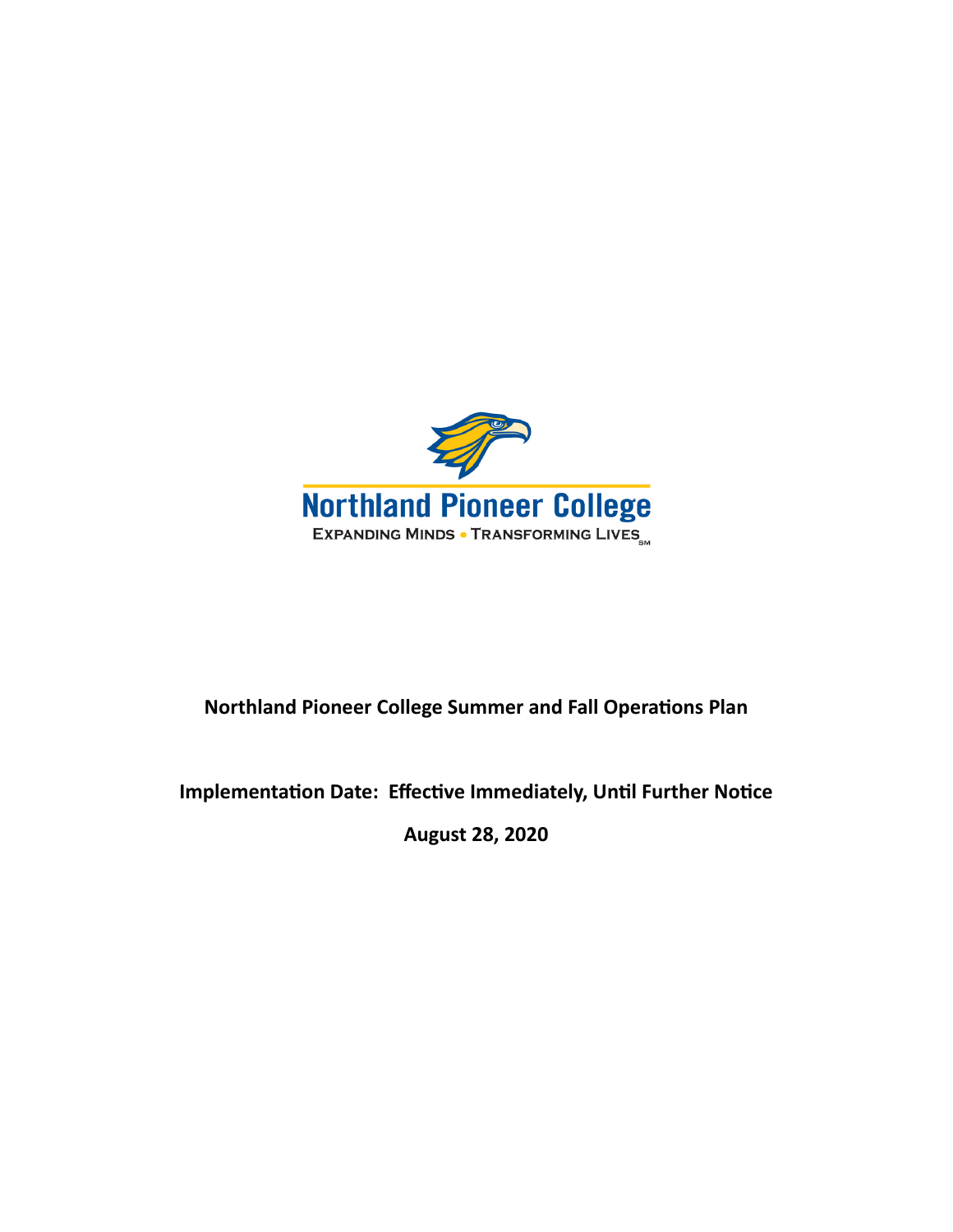# Contents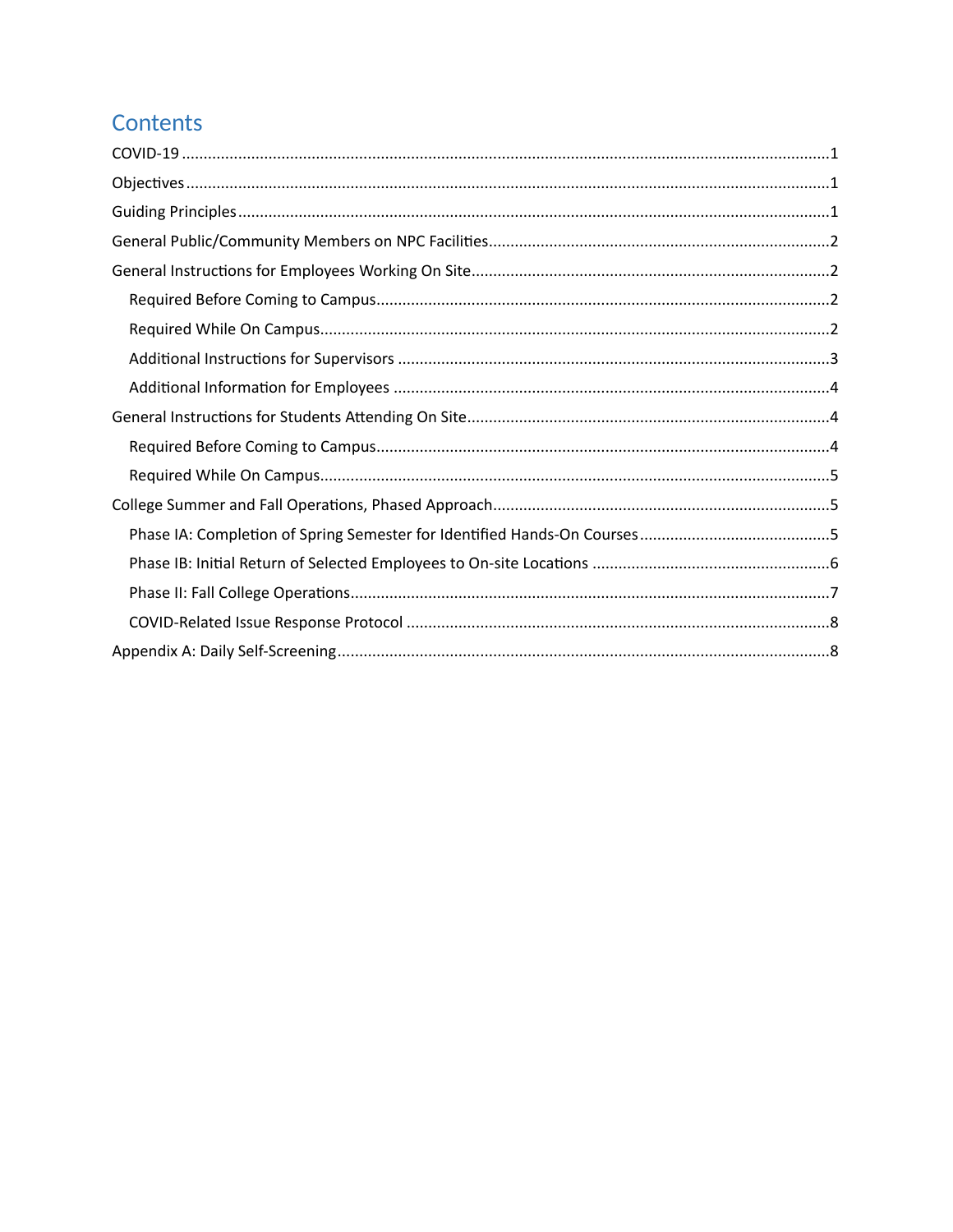## <span id="page-2-0"></span>COVID-19

The COVID19 (coronavirus) pandemic is an ongoing global public health outbreak of [coronavirus disease](https://en.wikipedia.org/wiki/Coronavirus_disease_2019)  [2019](https://en.wikipedia.org/wiki/Coronavirus_disease_2019) (COVID19), caused by [severe acute respiratory syndrome coronavirus 2](https://en.wikipedia.org/wiki/Severe_acute_respiratory_syndrome_coronavirus_2) (SARSCoV2). The best research to date indicates that the virus is primarily [spread](https://en.wikipedia.org/wiki/Transmission_(medicine)) between people during close contact, most often via [small droplets](https://en.wikipedia.org/wiki/Respiratory_droplet) produced by coughing, sneezing, and talking. The droplets usually fall to the ground or onto surfaces rather than [traveling through air over long distances](https://en.wikipedia.org/wiki/Airborne_disease). However, the transmission may also occur through [smaller droplets](https://en.wikipedia.org/wiki/Aerosol) that are able to stay suspended in the air for longer periods of time in enclosed spaces, as is typical for [airborne diseases.](https://en.wikipedia.org/wiki/Airborne_disease) Less commonly, people may become infected by touching a contaminated surface and then touching their face. Infected individuals may spread COVID-19 for multiple days after initial infection. Both those who exhibit symptoms and those who do not can spread COVID-19 to others. Complications of infection may include [pneumonia](https://en.wikipedia.org/wiki/Pneumonia) and acute [respiratory distress syndrome](https://en.wikipedia.org/wiki/Acute_respiratory_distress_syndrome). The time from exposure to onset of symptoms is typically around five days but may range from two to fourteen days.

With the ongoing prevalence of COVID-19 in the college service area, NPC is obligated to develop an operational plan that responds to this public health crisis.

## <span id="page-2-1"></span>**Objectives**

- 1. Operate the College in a safe and productive manner during the current COVID-19 pandemic, maintaining compliance with directives and guidance from federal, state, and local public health and governmental entities.
- 2. Implement a phased return to campus for College employees based upon Objective 1, coupled with the need and priority of those employees' assignments.
- 3. Implement summer and fall instructional and instructional support activities based on Objective 1.
- 4. Prepare to amend plans as needed in response to evolving circumstances related to COVID-19.

## <span id="page-2-2"></span>Guiding Principles

A team of faculty, staff, administrators, and students has developed this plan to achieve the objectives noted above. This plan has been developed under the following guiding principles.

- 1. The health and safety of all members of the College community, and communities in which we **operate, is paramount.** This College will utilize best public health practices to operate as safely as possible during the COVID-19 outbreak.
- 2. **The mission of the College continues.** The College will seek and implement methods to meet the ongoing needs of students. We will pursue our mission of offering lifelong learning to local communities, utilizing methods appropriate to the current working and learning environment.
- 3. We involve College employees in the development and implementation of the plan. The development team itself represents all groups within the College. Implementation of many plan elements will rely upon the decision making of local supervisors and employees.
- 4. The plan must be flexible, and College implementation of the plan must be flexible. We know we are operating in a rapidly-changing environment in which static decisions lose meaning over time. We will continue to update this plan as conditions change, and all involved must be prepared to quickly make adjustments to College operations as needed.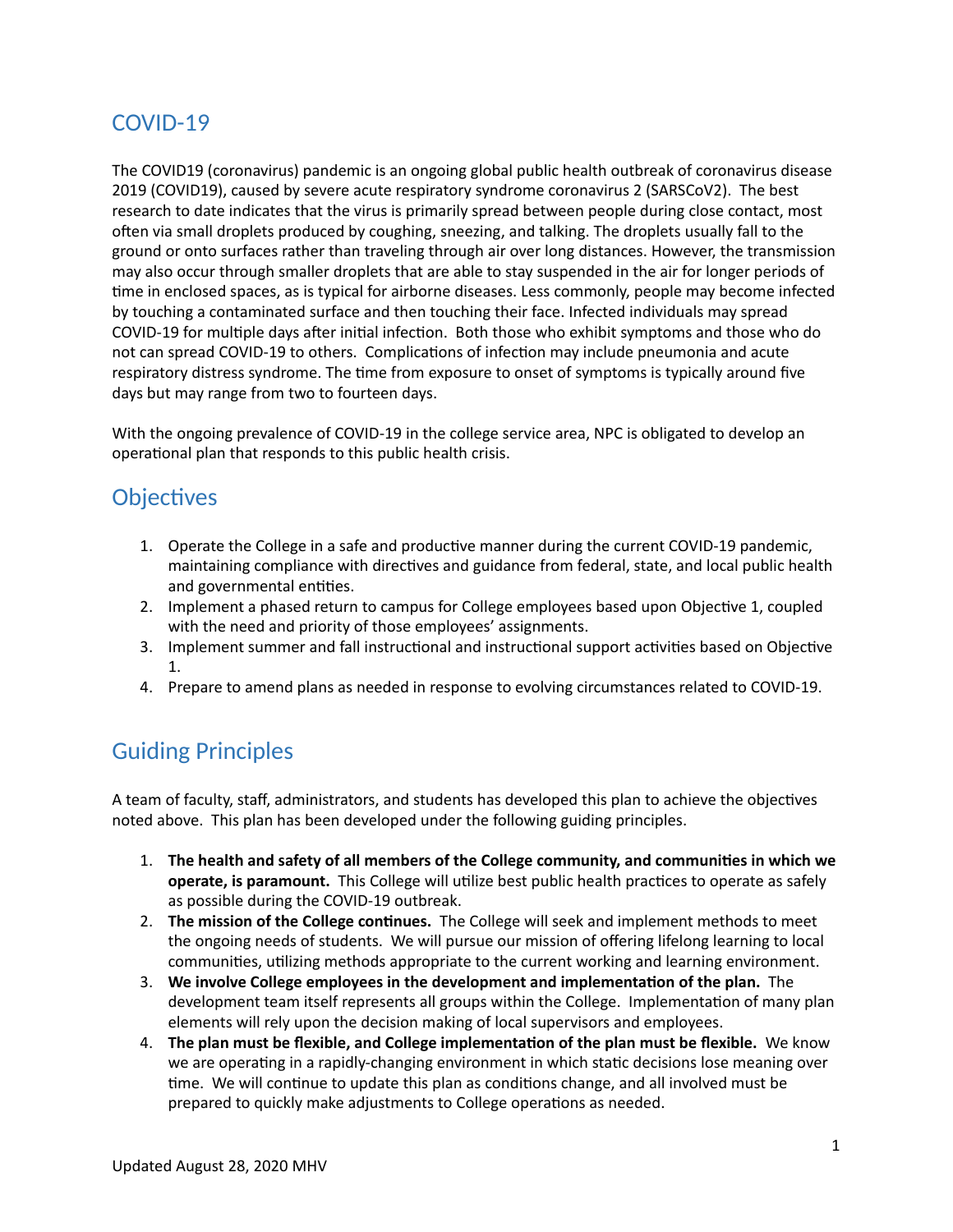## <span id="page-3-0"></span>General Public/Community Members on NPC Facilities

NPC closed its facilities to the general public in March 2020 at the onset of the COVID-19 outbreak. NPC will remain closed to the General Public until further notice. This includes use of the library and renting facilities to hold community functions or training activities. Effective August 1, 2020, the College will be open to students and certain members of the General Public who have specific college business to address such as meetings with NPC employees.

## <span id="page-3-1"></span>General Instructions for Employees Working On Site

#### <span id="page-3-2"></span>Required Before Coming to Campus

- 1. Daily Self-Screening. Before departing for work, each employee will review the self-screening tool issued by the College (See Appendix A). Should the employee not meet any item of the selfscreening, the employee should contact their supervisor before attending work that day. The employee may need to work from home or self-quarantine depending on their status.
	- **a. Illness.** If an employee experiences COVID-19 symptoms or is diagnosed as COVID-19 positive, they should contact their supervisor. The employee may need to contact HR to discuss usage of COVID leave and/or COVID-related FMLA. The College will maintain confidentiality of employees and students who self-report a COVID-19 diagnosis. The employee should self-quarantine per medical direction, and should not return to work until cleared to do so in writing by a medical professional. Should an employee develop symptoms listed on the self-screening tool while at work, the employee should notify their supervisor and plan to leave work for the day.
	- **b. Exposure to a COVID-Positive Individual.** Should an employee be exposed to a COVIDpositive individual, they should notify their supervisor and develop a work plan for a fourteen day self-quarantine/telecommute period.

#### <span id="page-3-3"></span>Required While On Campus

- **1. Face Coverings.** All employees will wear face coverings while on campus in public areas or when working or operating in areas where others are present. The College will provide face coverings for employees who do not have their own.
- **2.** Physical distancing. Employees will strive to maintain a six foot operating distance from others at all times.
- **3. Sanitization.** Employees should practice proper sanitizing techniques at all times.
	- **a.** Employees should wash hands a minimum of every four hours, thoroughly washing for at least 20 seconds. Employees in frequent contact with others or handling items taken from others should plan to wash hands more frequently.
	- **b.** The College will provide employees with sanitizing materials for their work areas. Employees are encouraged to sanitize their work areas regularly.
	- **c.** Campus/center staff will clean high-touch areas (door handles, counter surfaces, etc.) every four hours. High student/public areas should be cleaned more frequently. The College will provide cleaning supplies for these activities.
	- **d.** Surface areas, restrooms, and public spaces will be cleaned nightly by custodial staff.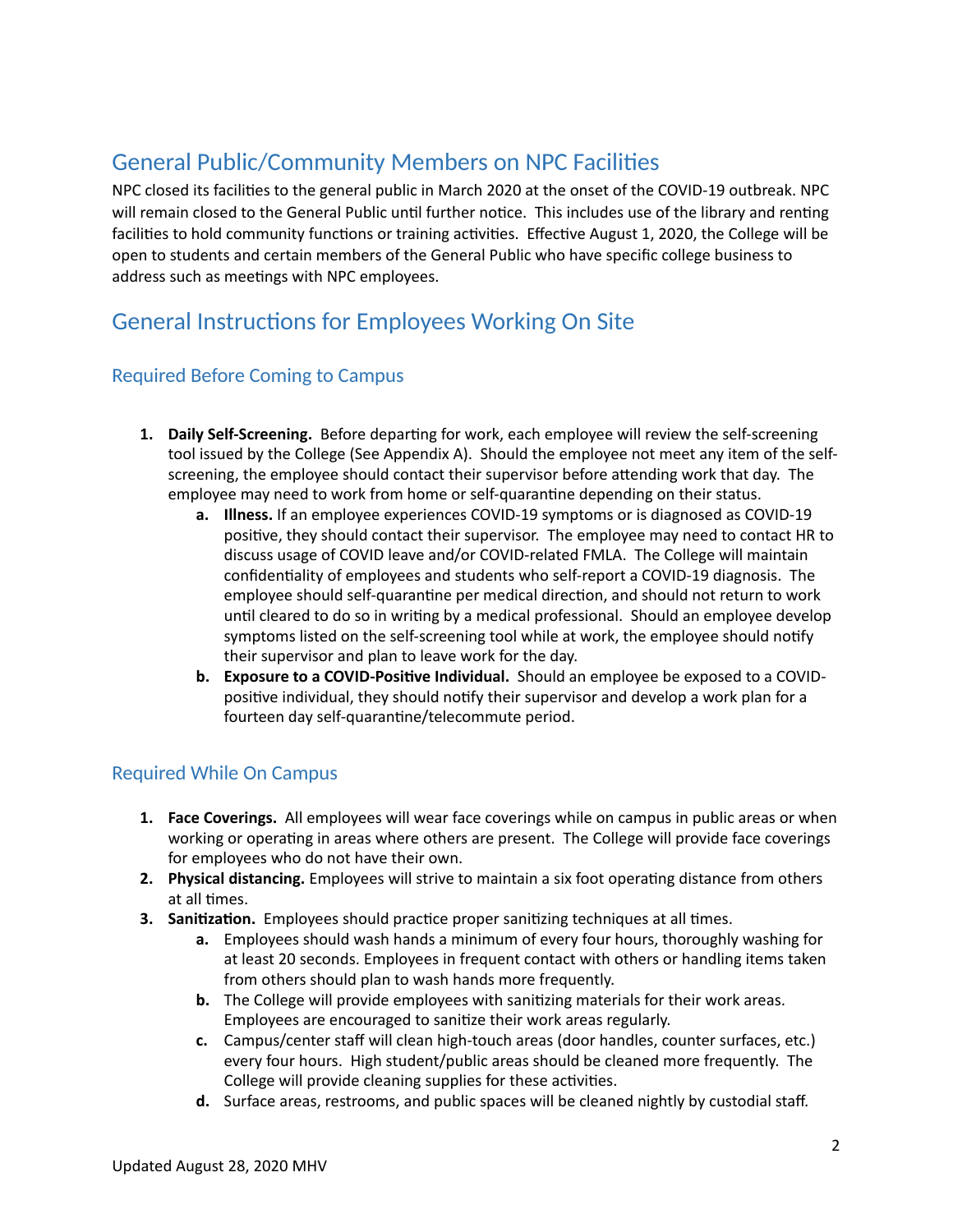**4. Violations of these Instructions.** Employee violations of these instructions should be reported to a supervisor and addressed as a work performance issue.

#### <span id="page-4-0"></span>Additional Instructions for Supervisors

- 1. **Employees Who Report an Illness, COVID-19 Symptoms, or Contact with a COVID-19 Positive Individual.** 
	- a. Employees who report an illness or COVID-19 symptoms should be encouraged to seek medical care. Those diagnosed with COVID should return to work when **all** the following conditions are met: 10 days have passed since symptoms first appeared (20 days for a severe case or if the employee is immunocompromised); fever-free for 24 hours, without the use of fever reducing medication; and an improvement in other COVID symptoms. Those diagnosed with a non-COVID contagious illness should return to work based on physician's recommendation. Employees should be notified that COVID-specific medical and FMLA leave is available, and the employee should contact Human Resources for additional information (928-524-7470). Supervisors must insist on written medical clearance for return to work for any employee with a diagnosed or reported illness who is absent for more than three consecutive work days. Human Resources can assist supervisors in working with employees on these issues.
	- b. Employees who report contact with a COVID-19 positive individual should selfquarantine for fourteen days. Supervisors and employees will work together to develop work assignments for the employees during this period.
- **2. High Risk Employees.** If a college employee self-identifies to their supervisor that they are high risk or in a high risk group, the supervisor should work with the employee and HR, as necessary, to develop an alternative work plan. Those work plans will be in place until further notice. High Risk groups may include the following, per CDC guidelines:
	- **a.** Employees age 65 and older
	- **b.** Employees who have one or more of the following chronic conditions: moderate to severe asthma, chronic kidney disease needing dialysis, chronic lung disease, diabetes, hemoglobin disorders, immunocompromised, liver disease, serious heart conditions, severe obesity.
- 3. **Space Configuration.** Supervisors will work with Facilities to place shielding in high contact areas. Workspaces, library spaces, computer labs, and classroom spaces will need to be adjusted to develop appropriate physical distancing spaces for students and employees. Executive Team members will coordinate meeting schedules with their departments and Facilities, beginning with the key work areas noted in Phase IB instructions. Similar meetings with TAS will also be scheduled, if needed. General facilities work (public spaces, etc.) for each location will be coordinated by that location's campus or center manager.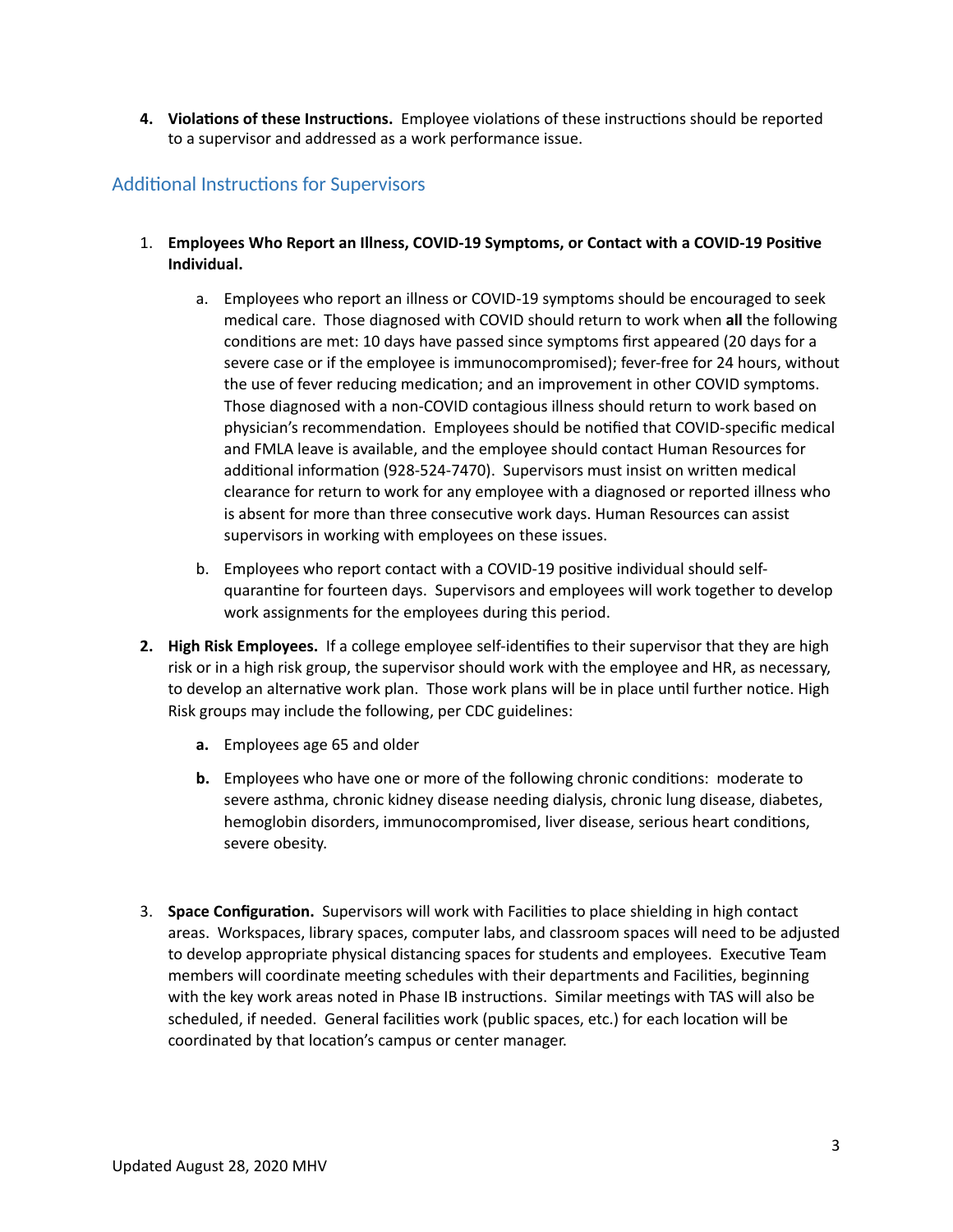4. **Local Coordination.** Supervisors should work with their employees and appropriate College staff to implement these instructions in a manner applicable to their work and/or instructional area. Those implementation plans should be provided in writing to their Executive Team member.

#### <span id="page-5-0"></span>Additional Information for Employees

- **1. High Risk Employees.** College employees who self-identify as high risk or are members of high risk groups are encouraged to address questions about their work assignments with their supervisors. High risk groups may include the following, per CDC guidelines:
	- **a.** Employees age 65 and older
	- **b.** Employees who have one or more of the following chronic conditions: moderate to severe asthma, chronic kidney disease needing dialysis, chronic lung disease, diabetes, hemoglobin disorders, immunocompromised, liver disease, serious heart conditions, severe obesity.

Employees should notify Human Resources of any concerns.

- **2. Confidentiality and Contact Tracing.** Per Americans With Disabilities Act regulations, the College will treat as confidential and therefore not disclose the medical status of any employee, including COVID-19 positive status. Per a recent Attorney General's opinion on this issue, the College can disclose that an employee at a specific location was positive, but that may be restricted if such disclosure could reasonably be assumed to reveal the employee's identity. The Navajo or Apache County health department is conducting "contract tracing" of identified COVID-19 patients, and any College employees who are considered to be at risk due to contact with a COVID-19 patient will be contacted by the County. The College cannot and will not play any role in this process.
- **3.** Leave. Recent federal legislation provides employees with limited additional sick leave (not part of an employee's accrued sick leave), and a form of Family Medical Leave that provides partial payment for use. Use of these two forms of leave are restricted to specific COVID-related issues. If an employee is forced to use leave due to COVID-19 diagnosis or other specific COVID-related issues, they should contact Human Resources to learn the details of their COVID leave options.

## <span id="page-5-1"></span>General Instructions for Students Attending On Site

#### <span id="page-5-2"></span>Required Before Coming to Campus

1. Daily Self Screening. Before departing for campus, each student will review the self-screening tool issued by the College. Should the student not meet any item of the self-screening, the student should contact their instructor and plan to stay home from campus that day. The student may need to self-quarantine depending on the self-screening results.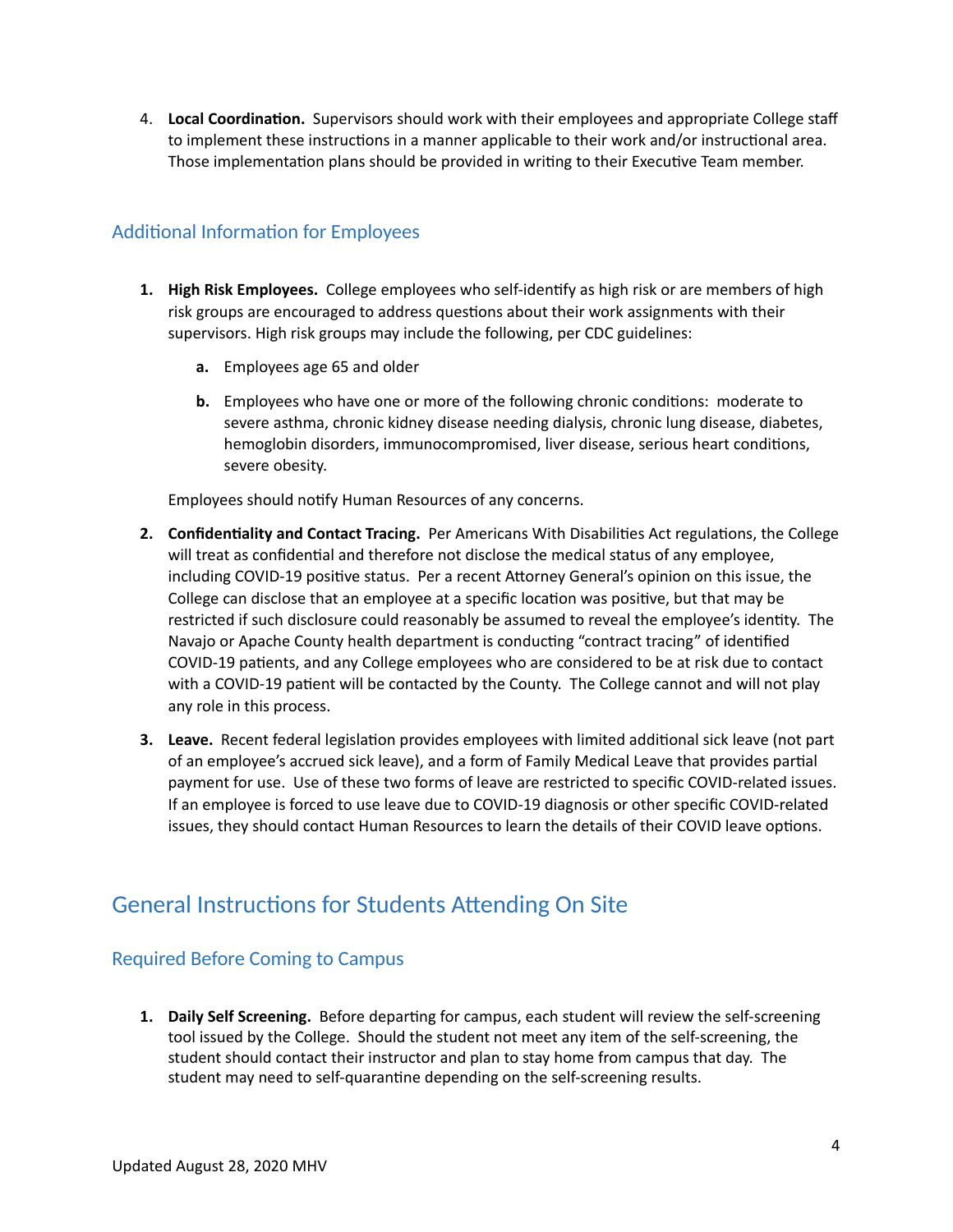- **a. Illness.** If a student experiences COVID-19 symptoms or is diagnosed as COVID-19 positive, they should contact their instructor. The student should self-quarantine per medical direction, and should not return to class until cleared to do so in writing by a medical professional. Current guidance for returning to class after a COVID-19 diagnosis is as follows; **all** conditions must be met: 10 days have passed since symptoms first appeared (20 days for a severe case or if the student is immunocompromised); feverfree for 24 hours, without the use of fever reducing medication; and an improvement in other COVID-19 symptoms
- **b. Exposure to a COVID-Positive Individual.** Should a student be exposed to a COVIDpositive individual, they should notify their instructor and may need to complete a fourteen day self-quarantine period before returning to campus. Exceptions may be made for students taking appropriate cautions working in lab and clinical settings where viral exposure is possible.
- **2.** One Time Completion of COVID-related liability waiver or acknowledgment of risk form. To meet the conditions established by the College's insurer for having students on-site during the current pandemic, each student regularly on-site for classes or to use College facilities needs to complete a COVID-related liability waiver or an acknowledgement of risk form. If students are under 18, a parent/guardian signature is required. These forms can be completed digitally and will be kept on file in the Registrar's Office.

#### <span id="page-6-0"></span>Required While On Campus

- 1. **Face Coverings.** Students are expected to follow in-class directions regarding face coverings, as they would any other classroom safety protocols. The College will provide face coverings for students.
- **2. Physical distancing.** Students are expected to follow in-class and College general directions regarding physical distancing. Students should maintain a six foot distance from others and avoid congregating in public areas.
- **3. Sanitization.** Students should practice proper sanitization at all times.
	- **a.** Students should wash hands before and after each class, washing for at least 20 seconds.
	- **b.** Students may assist, as directed by their instructor, with cleaning lab and instructional work areas.
- **4. Violations of these instructions.** Student violations of these instructions should be addressed initially as a classroom management issue, but if unresolved should be reported to the campus/ center front office and/or the Director of Student Services. The Director of Student Services will address the issue under the Student Code of Conduct.

### <span id="page-6-1"></span>College Summer and Fall Operations, Phased Approach

#### <span id="page-6-2"></span>Phase IA: Completion of Spring Semester for Identified Hands-On Courses

**Tentative Timeline: Completed** 

• Beginning with Nursing Assistant, all programs with unresolved skills, certification, or hands-on components from spring semester will have students return on-site to complete those items.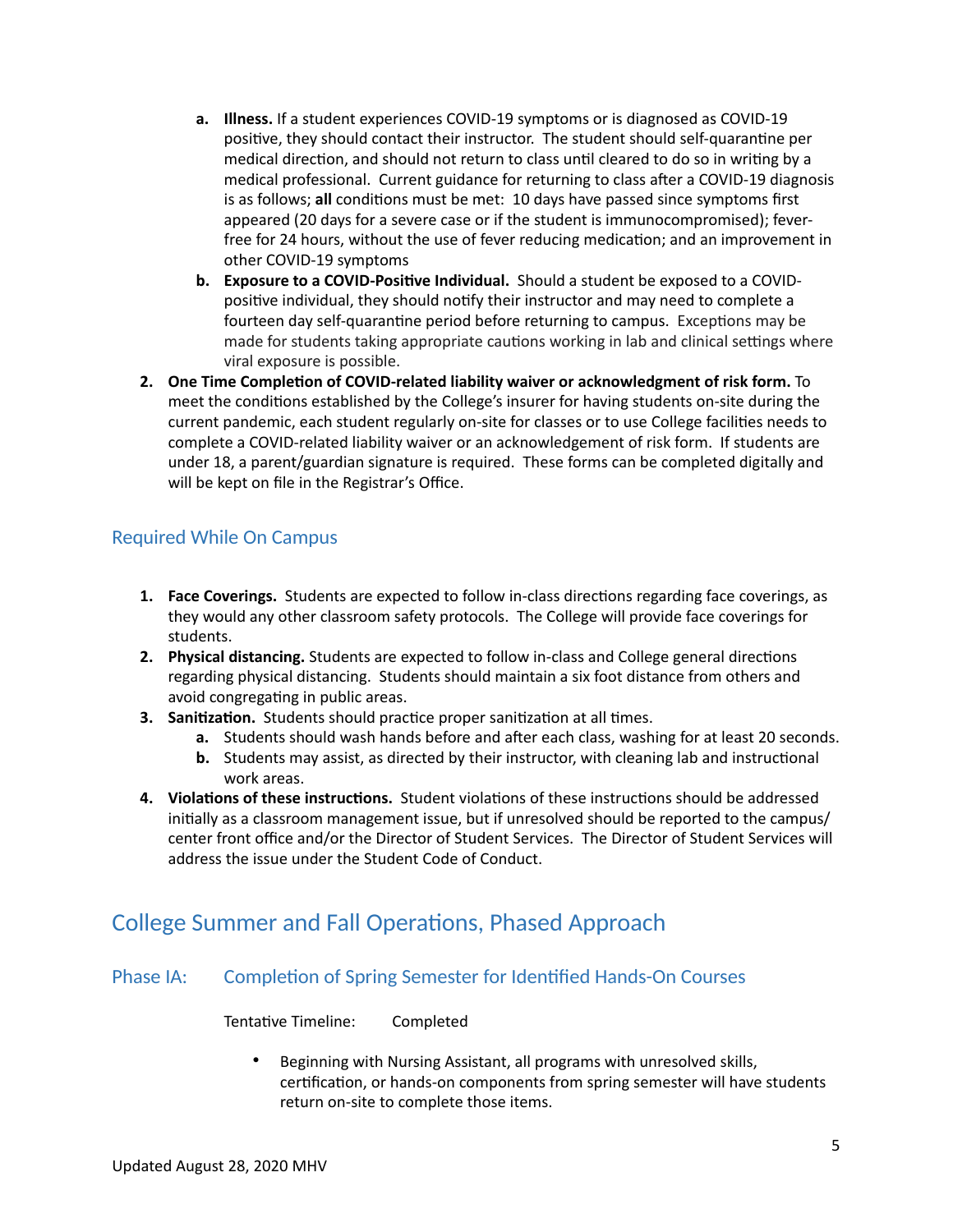- All instructions in this document will be followed, with local implementation determined by instructor/department chair.
- Individual department completion plans will be approved by deans and the VPLSS. Plans involving technology or facilities must involve coordination with those departments.

#### <span id="page-7-0"></span>Phase IB: Initial Return of Selected Employees to On-site Locations

Tentative Timeline: Completed

- Groups on campus:
	- $\circ$  Identified employees will return to work on-site on a regular basis. Work rotations and schedules will be determined by the supervisor and appropriate executive team member. All other employees will continue to operate in a telecommute or telecommute/on-site hybrid environment, using existing protocols.
	- $\circ$  Students and prospective students will be allowed on campus for College business only and are expected to follow all instructions in this document.
	- $\circ$  College facilities will be closed to the general public, except those members of the public on site for College business. These groups include SBDC clients, prospective students, etc.
- Priority work area staffing and set-up for Fall:
	- $\circ$  Campus/Center Offices will work at reduced live staffing until further notice, with live staffing beginning no later than August 1.
	- $\circ$  Lab Science spaces Available for course prep by August 1.
	- $\circ$  Nursing and Allied Health NAT labs available for student participation by August 1.
	- $\circ$  Computer Labs Available for NAVIT student participation by August 1.
	- $\circ$  Libraries Live staffing beginning July 15.
	- o College and Career Prep Learning Aides return at 50% on-site staffing, beginning no later than August 1.
	- $\circ$  Record/Registration Staff return on rotation no later than August 1.
	- o Financial Aid Staff return no later than August 1.
	- $\circ$  Testing Centers (WMC, PDC) Resume testing on August 1.
	- $\circ$  Identified Computer Labs Prepared for student use/staffing by August 1.
	- o Human Resources Physical distancing office movement completed during the summer.
	- $\circ$  Maintenance Continue working on site, but will not require any workspace adjustments.
- All travel on College business must be pre-approved by a supervisor and Executive Team member. College vehicles will be unavailable for use until further notice, except for assigned vehicles approved by supervisor.
- All instructions in this document will be followed, with local implementation determined by supervisor and approved by appropriate Executive Team member.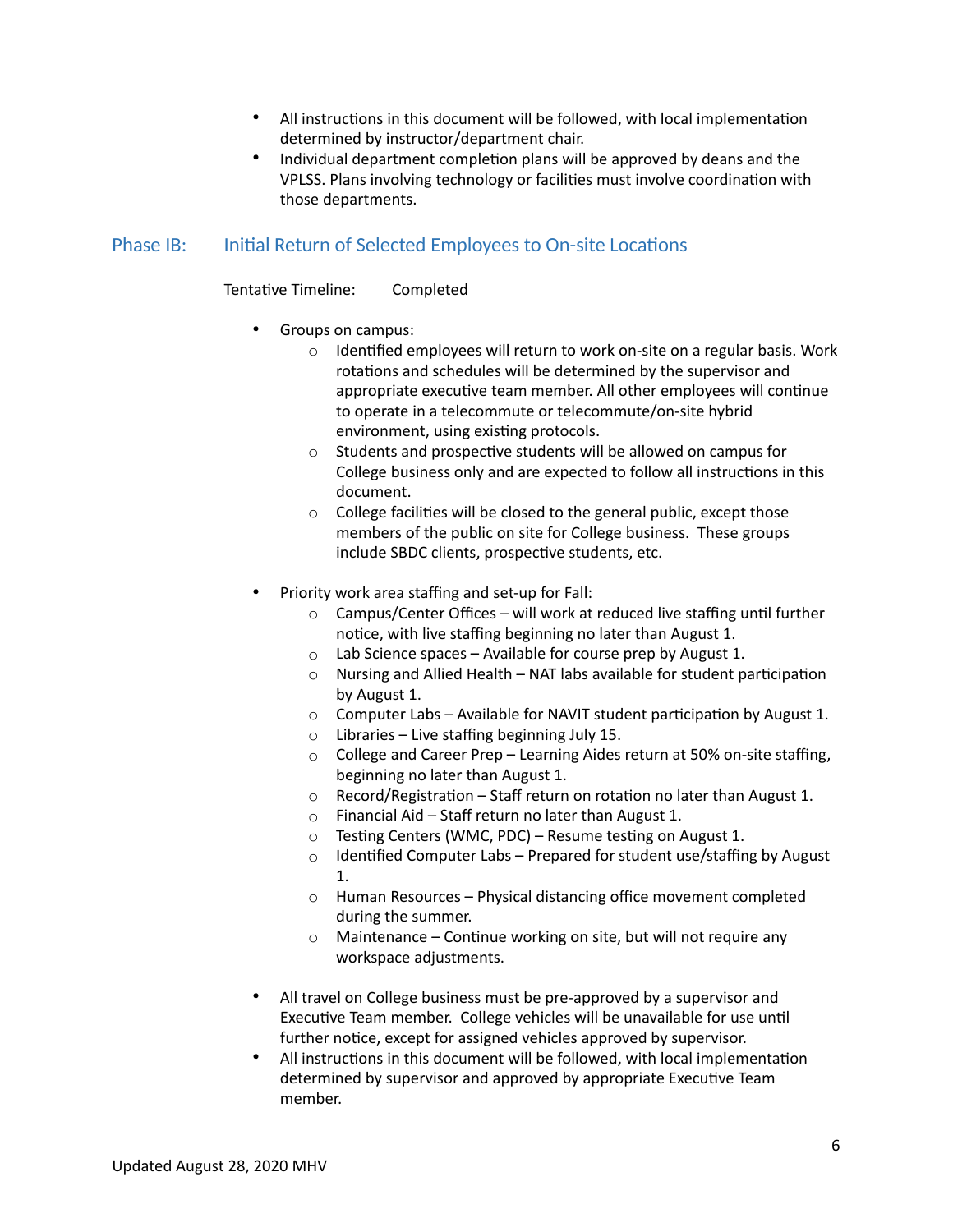- All other elements of existing protocols remain in place.
- **NOTE: Local Conditions/Local Government directives may override College** desires or plans for on-site work and instruction. In these cases, the Executive **Team will determine appropriate College responses.**

<span id="page-8-0"></span>Phase II: Fall College Operations

Tentative Timeline: Fall Semester start

- Fall semester classes will begin as follows:
	- $\circ$  Courses with a designated hands-on component will operate on-site for the hands-on component. All other course components will be delivered in a manner that minimizes physical interaction.
	- o All other courses will be delivered in a synchronous or asynchronous online environment, as determined by the instructional division.
	- $\circ$  All instructional and support areas are expected to have plans in place for a movement back to a telecommute/distance instruction model with little notice.
- Groups on Campus:
	- $\circ$  Fall Convocation, instructional division and department meetings, and other meetings will operate in a Zoom/remote meeting environment until further notice.
	- $\circ$  Identified employees will return to work on-site on a regular basis. Work rotations and schedules will be determined by the supervisor and appropriate Executive team member. All other employees will continue to operate in a telecommute or telecommute/on-site hybrid environment, using existing protocols.
	- $\circ$  Students/prospective students will be allowed on campus for College business only and must follow all instructions in this document.
- Employee work environments may be adjusted, based on supervisor determinations of work needs. As needed, departments will follow the directions above for preparing work spaces for on-site work.
- Travels and Instructional Field Trips
	- $\circ$  College vehicles will be unavailable for use until further notice, except for those vehicles assigned for long-term use. All travel on College business must be pre-approved by a supervisor and Executive Team member.
	- $\circ$  Pre-approved travel by your supervisor may be reimbursed using your department/division regular process.
	- $\circ$  Instructional field trips must be pre-approved by a supervisor and Executive Team member. College vehicles will generally be unavailable for field trip use, unless a specific exception is granted by the Executive Team member.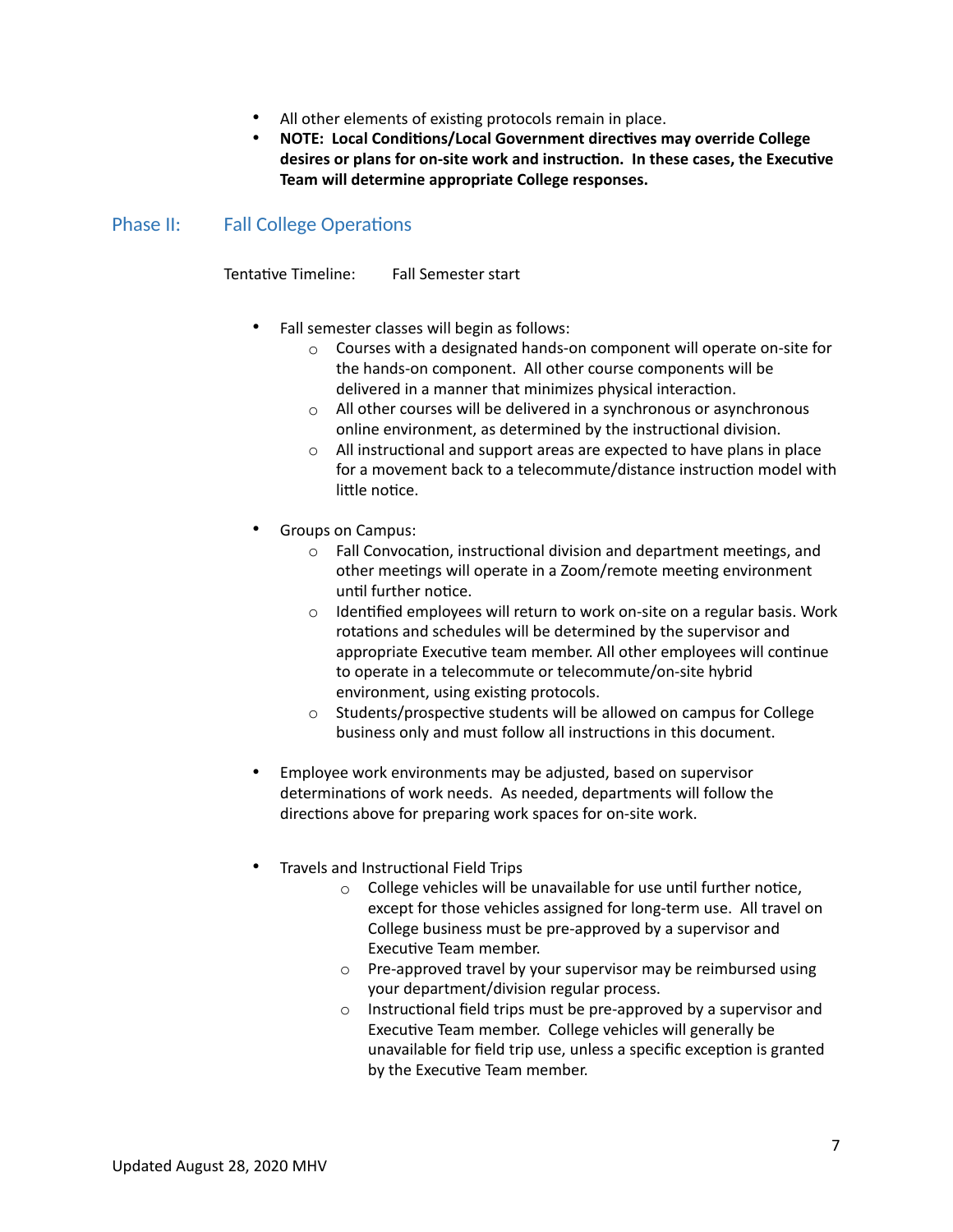- All instructions in this document will be followed, with local implementation determined by supervisor and approved by appropriate Executive Team member.
- All other elements of existing protocols remain in place.
- **NOTE: Local Conditions/Local Government directives may override College** desires or plans for on-site work and instruction. In these cases, the Executive **Team will determine appropriate College responses.**

#### <span id="page-9-0"></span>COVID-Related Issue Response Protocol

Should a COVID-related issue occur, College employees/students will take the following steps:

- If an employee or student is diagnosed with COVID-19, they will follow the guidance noted under General Instructions For **[Students](#page-5-1)/Employees** in this document.
- Employees and students may **choose** to notify their instructor, supervisor, or Human Resources of their positive COVID-19 diagnosis. They may authorize HR or the College to notify fellow employees or students. Should the College become aware of an employee or student with a positive COVID-19 diagnosis, HR or the VPLSS (depending on employee or student) will notify the appropriate county public health office so that contract tracing and notification by that office can take place.
- Employees or students exposed to someone with a positive COVID-19 diagnosis will follow the guidance noted under General Instructions For **Students/[Employees](#page-3-1)** in this document. The College may require this quarantine action, upon notification by county public health or an employee/student of a positive COVID-19 diagnosis.
- Upon HR or the VPLSS office being notified that someone with a positive COVID-19 diagnosis has been present at a College facility, the notified office will contact that facility's campus or center manager. The affected areas of that facility may require extended cleaning, at the direction of the campus/center manager and Administrative Services.
- The College will work to assist students and employees who have been diagnosed as COVID-19 positive or who are experiencing COVID-19 symptoms. HR will provide an affected employee with information regarding their leave and benefits options while they are following this document's quarantine requirements. Faculty will work with affected students to minimize the impact of missed classes and coursework while a student is following this document's quarantine requirements.

### <span id="page-9-1"></span>Appendix A: Daily Self-Screening